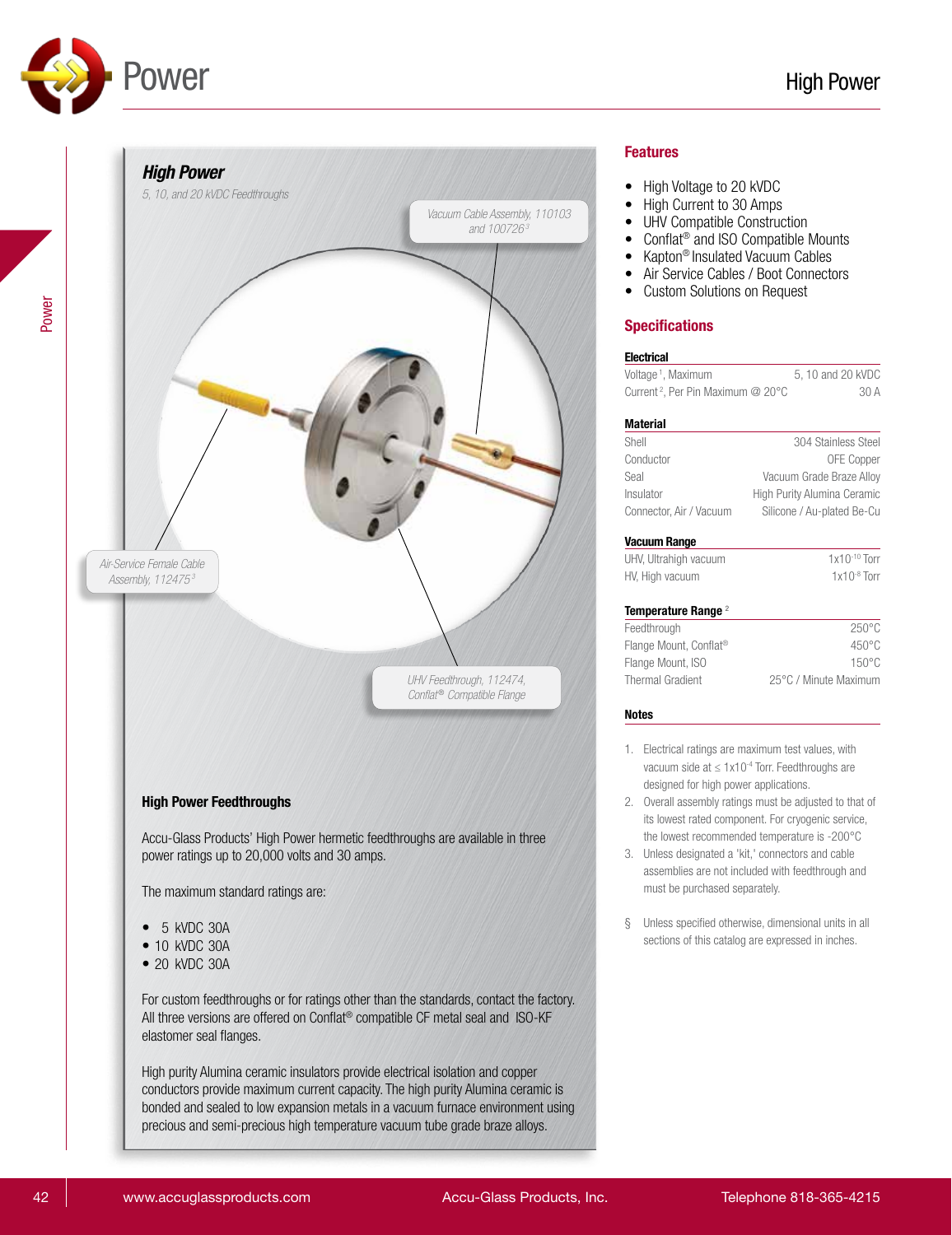# High Power, UHV and HV Feedthroughs **POWET**



112467 / 5 kV Power Feedthrough (Air Side)

CF Flange - 5k to 20k VDC, 30 Amp / 250°C / UHV to 1x10<sup>-10</sup> Torr

| Flange<br><b>Type</b>                           | <sub>OD</sub> | <b>Volts</b><br><b>kVDC</b> | $\overline{A}$ | B    | $\mathbf{C}$ | D    | E    | Model<br><b>Number</b> | Part<br><b>Number</b> | <b>Unit</b><br>Price<br>\$ |  |
|-------------------------------------------------|---------------|-----------------------------|----------------|------|--------------|------|------|------------------------|-----------------------|----------------------------|--|
| <b>Feedthrough</b> - Feedthrough without Cables |               |                             |                |      |              |      |      |                        |                       |                            |  |
| 133 CF                                          | 1.33          | 5                           | 0.43           | 1.69 | 5.34         |      |      | HP-05-133              | 112467                | 142                        |  |
| 133 CF                                          | 1.33          | 10                          | 0.43           | 2.11 | 4.92         | 0.63 | 0.23 | HP-10-133              | 112468                | 142                        |  |
| 133 CF                                          | 1.33          | 20                          | 0.43           | 2.25 | 4.75         | 0.50 | 0.28 | HP-20-133              | 112470                | 184                        |  |
| 275 CF                                          | 2.73          | 5                           | 0.43           | 1.69 | 5.34         |      |      | HP-05-275              | 112472                | 153                        |  |
| 275 CF                                          | 2.73          | 10                          | 0.43           | 2.11 | 4.92         | 0.63 | 0.23 | HP-10-275              | 112469                | 153                        |  |
| 275 CF                                          | 2.73          | 20                          | 0.43           | 2.25 | 4.75         | 0.50 | 0.28 | HP-20-275              | 112474                | 195                        |  |



112474 / 20 kV Power Feedthrough (Vacuum Side)

Compatible with Conflat ® flanges and hardware

5kV







| Flange<br><b>Type</b>                                         | 0 <sub>D</sub> | <b>Volts</b><br><b>kVDC</b> | A    | B    | $\mathbf{C}$ | D             | E | Model<br><b>Number</b> | Part<br><b>Number</b> | <b>Unit</b><br>Price<br>\$ |  |
|---------------------------------------------------------------|----------------|-----------------------------|------|------|--------------|---------------|---|------------------------|-----------------------|----------------------------|--|
| <b>Feedthrough</b> — Feedthrough without Cables               |                |                             |      |      |              |               |   |                        |                       |                            |  |
| NW <sub>16</sub> KF                                           | 1.18           | 5                           | 0.43 | 1.79 | 5.21         |               |   | HP-05-K16              | 112476                | 142                        |  |
| NW <sub>16</sub> KF                                           | 1.18           | 10                          | 0.43 | 2.20 | 4.85         | 0.58 0.23     |   | HP-10-K16              | 112477                | 142                        |  |
| NW <sub>16</sub> KF                                           | 1.18           | 20                          | 0.43 | 2.33 | 4.67         | $0.45$ 0.28   |   | HP-20-K16              | 112479                | 184                        |  |
| NW40 KF                                                       | 2.16           | 5                           | 0.43 | 1.69 | 5.31         |               |   | HP-05-K40              | 112483                | 153                        |  |
| NW40 KF                                                       | 2.16           | 10                          | 0.43 | 2.10 | 4.95         | $0.68$ $0.23$ |   | HP-10-K40              | 112478                | 153                        |  |
| NW40 KF                                                       | 2.16           | 20                          | 0.43 | 2.23 | 4.77         | $0.55$ $0.28$ |   | HP-20-K40              | 112484                | 195                        |  |
| Compatible with ISO 2861/1 specification flanges and hardware |                |                             |      |      |              |               |   |                        |                       |                            |  |

112477 / 10 kV Power Feedthrough (Air Side)

112484 / 20 kV Power Feedthrough (Vacuum Side)

Power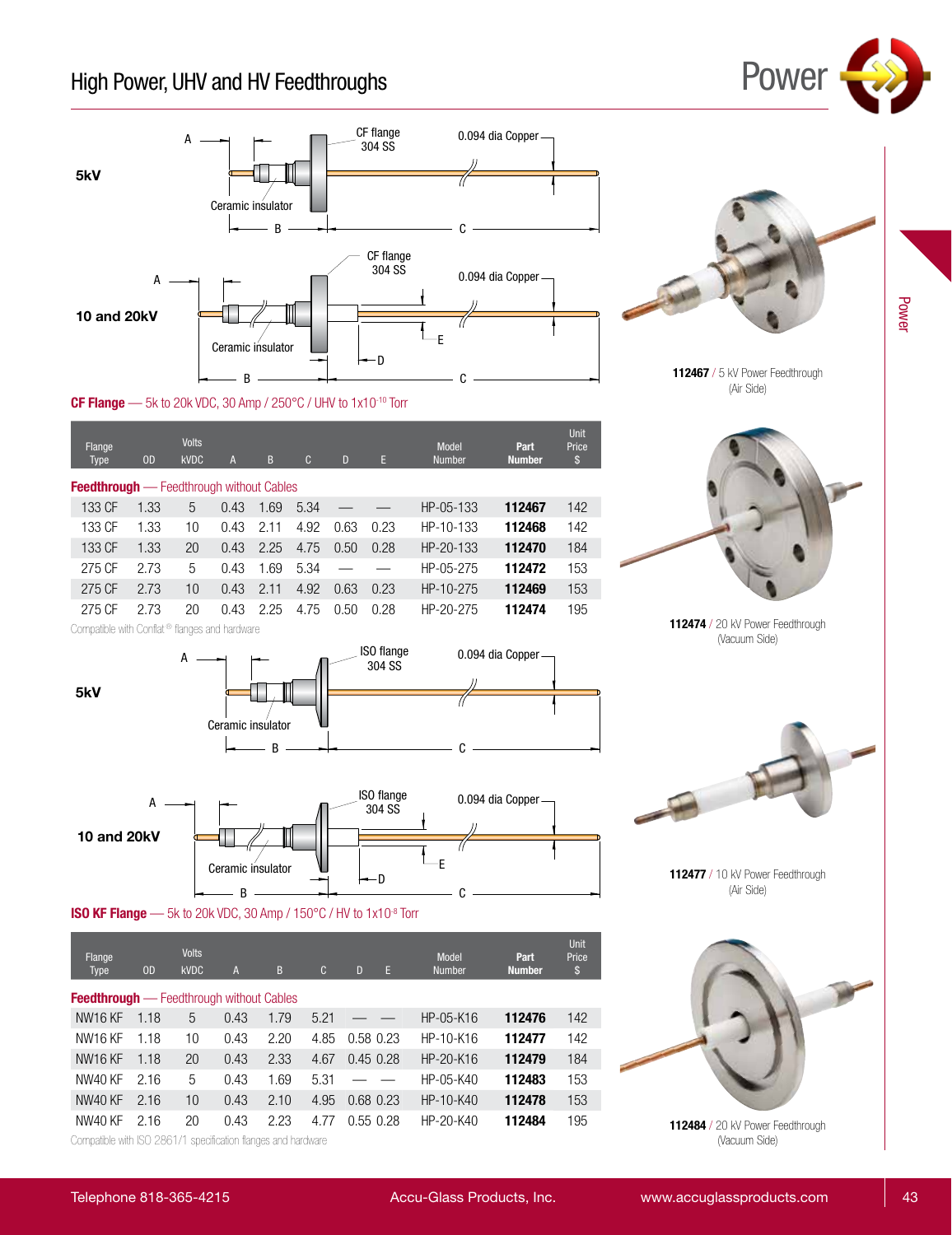



110103 / Push-On Connectors



110112 / In-Line Connectors







111660 / Silicone Insulated High Voltage Wire

# Ultrahigh Vacuum Power Components

*Push-On Connectors* are available to accept a 0.094 standard pin size. They are constructed of UHV compatible gold-plated beryllium-copper material, and the included set screw is stainless steel. Maximum temperatures are 200°C in vacuum and 150°C in air.

*In-Line Connectors* are available to accept a 0.120 standard pin size. They are constructed of UHV compatible gold-plated beryllium-copper material, and the two included screws are stainless steel. Maximum temperatures are 400°C in vacuum and 150°C in air.

## **Components** — See Above / UHV to 1x10<sup>-10</sup> Torr

|                           | Accepts<br>Pin Size | <b>Well Wire</b><br>ID | <sub>OD</sub> | Length | Qty.  | <b>Model</b><br><b>Number</b> | Part<br><b>Number</b> | <b>Unit</b><br>Price<br>'\$ |  |  |
|---------------------------|---------------------|------------------------|---------------|--------|-------|-------------------------------|-----------------------|-----------------------------|--|--|
| <b>Push-On Connectors</b> |                     |                        |               |        |       |                               |                       |                             |  |  |
|                           | 0.094               | 0.052                  | 0.250         | 0.690  | 5/pkg | POC94-5                       | 110103                | 40                          |  |  |
| <b>In-Line Connectors</b> |                     |                        |               |        |       |                               |                       |                             |  |  |
|                           | 0.120               | 0.120                  | 0.250         | 0.560  | 5/pkg | $ILC120-5$                    | 110112                | 41                          |  |  |
|                           |                     |                        |               |        |       |                               |                       |                             |  |  |

#### Bare Copper Conductor

*Copper Conductor* is an ultra-pure electronic grade copper. Suitable for ultrahigh vacuum and high temperature use. Multiple quantities will be sold in one continuous length.

#### Conductor  $-400^{\circ}$ C / UHV to 1x10<sup>-10</sup> Torr

| Length                  | Conductor OD | Nominal AWG | Qty.  | <b>Model</b><br><b>Number</b> | Part<br><b>Number</b> | Unit<br>Price<br>S |  |  |  |
|-------------------------|--------------|-------------|-------|-------------------------------|-----------------------|--------------------|--|--|--|
| <b>Copper Conductor</b> |              |             |       |                               |                       |                    |  |  |  |
| 1 Foot                  | 0.094        |             | 1/pkg | CU-BC-094-1                   | 111322                | 8                  |  |  |  |

See page 115 for ceramic insulation beads.

# High and Ultrahigh Vacuum Wire

*High Voltage Wire, Kapton Insulated* is suitable for most HV and UHV applications. The Kapton insulation has a dielectric strength of 10kVDC.

*High Voltage Wire, Silicone Insulated* is suitable for most HV applications. The halogen-free silicone insulation has a dielectric strength of 30kVDC.

#### High Voltage Wire  $-$  3 kVAC, 10kVDC / 3 Amp / 250°C / UHV to 1x10<sup>-10</sup> Torr

| Wire |                                     | Strands x |        |                    | Min. Bend                      | Model  |               | <b>Unit</b>           |                       |  |  |
|------|-------------------------------------|-----------|--------|--------------------|--------------------------------|--------|---------------|-----------------------|-----------------------|--|--|
|      | AWG.                                | Lenath    | Dia.   | Insulation<br>Dia. | Resistance @<br>$20^{\circ}$ C | Radius | <b>Number</b> | Part<br><b>Number</b> | Price<br>$\mathbb{S}$ |  |  |
|      | <b>Kapton Insulated — 7 Strands</b> |           |        |                    |                                |        |               |                       |                       |  |  |
|      | 26                                  | 15'       | 7x.006 | 0.062              | 1590/km                        | 1.10   | TYP22-15      | 100726                | 75                    |  |  |

#### High Voltage Wire — 30 kVDC / 20 Amp / 250°C / 300°C Temporary / HV to 1x10<sup>-8</sup> Torr

|                                         | Wire<br><b>AWG</b> | Lenath | Strands x<br>Dia. | Insulation<br>Dia. | Resistance @<br>$20^{\circ}$ C | Min. Bend<br>Radius | Model<br><b>Number</b> | Part<br><b>Number</b> | Unit<br>Price<br>S. |
|-----------------------------------------|--------------------|--------|-------------------|--------------------|--------------------------------|---------------------|------------------------|-----------------------|---------------------|
| <b>Silicone Insulated — 651 Strands</b> |                    |        |                   |                    |                                |                     |                        |                       |                     |
|                                         | 11                 | 15'    | 651 x .007        | 0.355              | $\qquad \qquad \blacksquare$   | 1.10                | <b>SIL-TYP26-15</b>    | 111660                | 220                 |

44 www.accuglassproducts.com Accu-Glass Products, Inc. Telephone 818-365-4215